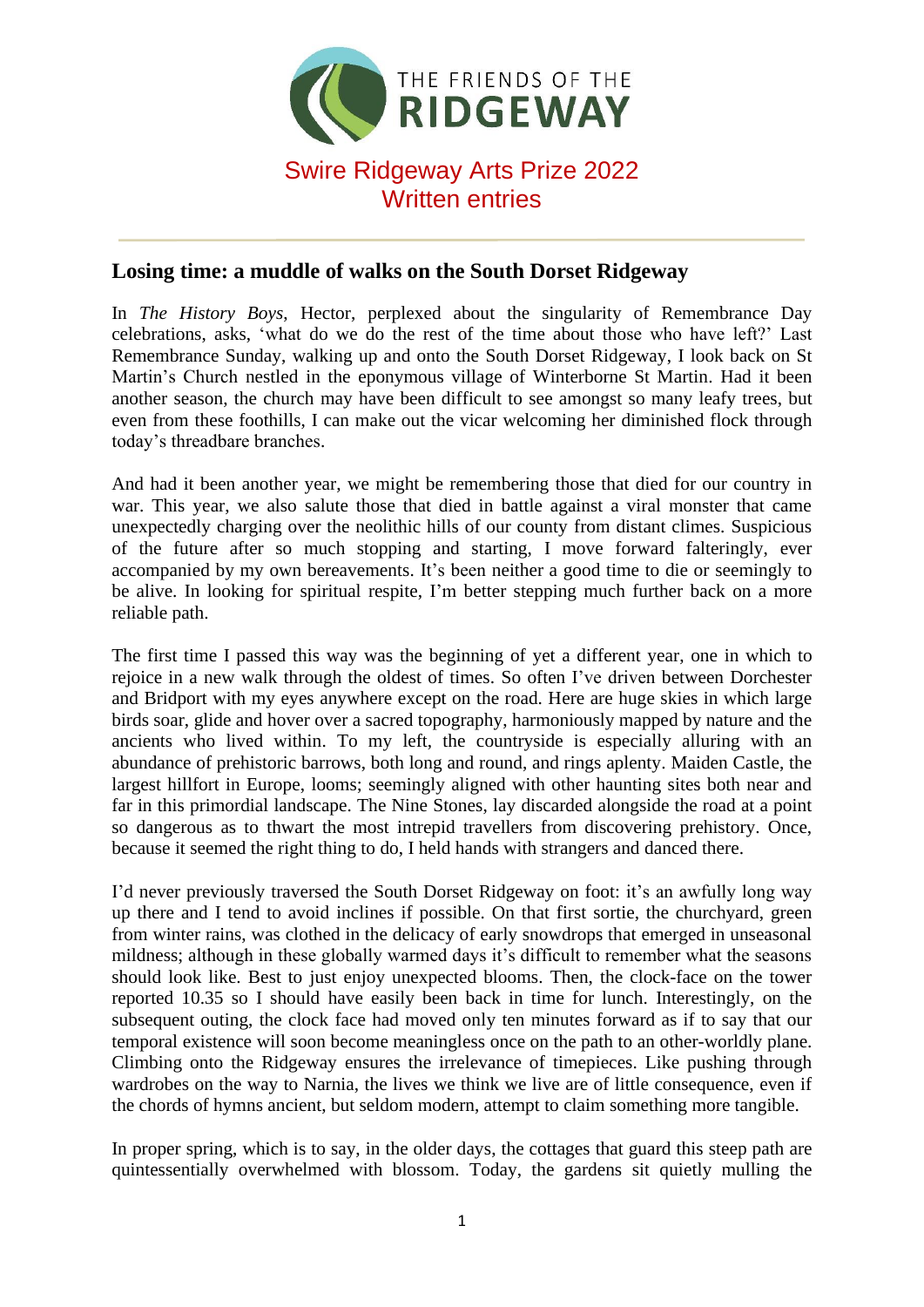indiscriminate weather, wondering whether tomorrow might be an apt time to flower in the face of potential late frost.

Forging a way up the initially tarmacked slope, I discover that my freshly printed sheets of directions have somehow meshed with my water bottle and like the future, the words are blurred. By the time I reach instruction number two I am already lost, and the only way forward involves cows. I feel a little despondent: I haven't yet reached prehistory, the meadows are muddy from modern-day rain, and I don't much care for such big beasts. Fortuitously, Steven and Linda have arrived in the same field at the same time on their way from Maiden Castle to who-knows-where. I look at their map and they look at my waterlogged instructions. Linda and I discuss possibilities, Steven yawns, and, unaware of what's coming, we all wish each other a better year than the last. Whilst the cows have their backs turned, I scamper across the stodgy field, through a handy gate and into the woods. There's a rumpus in the trees to my left: I hope it will be a very big bird. In these wild environs, buzzards lounge around nonchalantly, although, sadly, the red kites that haunt the Ridgeway further up country have yet to fly this far south.

Two pigeons scatter away. Pigeons are too loud with their ghostly cooing and interminable crashing about the place. Today's pair, for example, make so much noise in their departure you'd think a bigger specimen was at hand. And feeling no need to reach for the camera, I miss a huge brown bird of prey that emerges and flies all the way down the path in front of me before disappearing into the ages. I suspect it might have been waiting patiently for hundreds of years to find someone to tease.

My irritatingly damp directives remind me of Marty McFly's photographs in *Back to the Future*: every time I look at them, a bit more has faded away. Soon, nothing tangible from the ever-fading present, the here-and-now, will exist. The wet words, prompts in a surreal pantomime, tempt me to look back if I want to see Clandon Bowl Barrow: altogether now - 'it's behind you'; because, here, everything is behind you and, on the Ridgeway, there's nothing in the future except the past. And there it is, the enormous barrow resting like a huge breast on the verdant skyline. Too late, Marty, the present has gone. And so has the past in one sense for what remains of Clandon is merely a stunning but empty shell of its former self. In a time when antiquarians roamed the land, 1882 in this instance, Clandon Barrow was excavated by Edward Cunnington who discovered a gold studded mace, a bronze dagger, a golden lozenge decorated with geometric patterns and some pieces of an amber cup within. Not a bad day's work and fortunately for us, he didn't take the goods and run like many barrow robbers, for they are now held within the Dorset County Museum.

On leaving the woods, the track through the valley is a pleasant precursor to the higher climb ahead. To the left is a brown field, ploughed and waiting for what lies beneath to surface in warmer weather. Possibly winter barley, but as yet there are no green shoots. On the far side, in another coppice, climbs a different slope and from within its hidden depths I hear the occasional alarming screech of a lonely, company-seeking pheasant. I'm not yet at the summit of the Ridgeway but, on these lower stretches, sheltered from whatever the temperamental sea chooses to send inland, birds feel safe in emitting their forlorn calls to would-be partners. The pheasant's plea is almost raw, whilst the buzzard, soaring above sparse treetops, screeches painfully.

Now, to my right, there is evidence of recent upward cultivation; not quite the strip lynchets that prevail in neolithic landscapes of the south, but not bad in terms of agrarian adaptation: a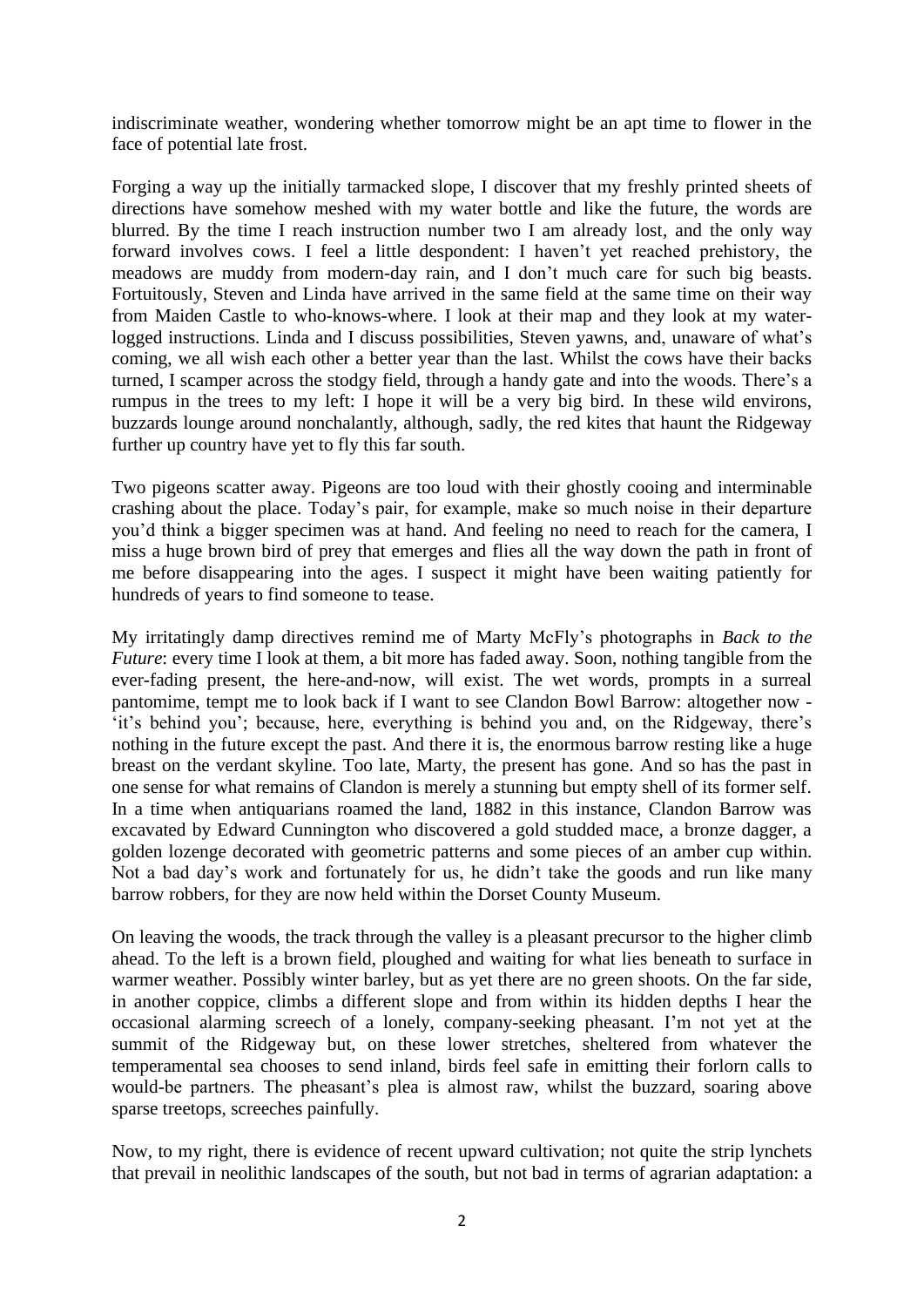small, yet neatly maintained vineyard is guarded by a large, dilapidated metal owl perched high in a nearby tree. Perhaps it was originally placed there to ward off grape-seeking intruders, although today, like a bottle of cheap wine, it's well past its sell-by date. And further on I see what, on first appearance, looks like an alien, or one of those people brought into places of danger to remove toxic substances. Clothed from head to foot in white, and sporting protective head and face gear, the being remains gender neutral and without a defined purpose. Like a phantom of the Ridgeway, the ghost-like enigma epitomises mystery until I spot the beehives. Having bypassed the ages, someone is still making traditional use of the foothills.

On my previous journey, I emerged from the trees whence all wildlife had disappeared. It was disappointing and initially inexplicable. Changing environs on the Ridgeway create an ephemeral and unsteady state of mind; in particular, leaving a wood behind, having become used to the relative darkness, can be strangely disturbing. I recall walking out of the last of the trees on the Ridgeway south of Marlborough. I'd been uneasy in the quietness, then confounded by the open landscape until I was comforted in finding the almost pristine feather of a hidden hawk. Evidence of life.

On this day, I'm baffled by the unexpected numbers of people dotted around. As I climb higher these apparitions multiply until it seems the whole landscape is populated by sometimes single folk, and often pairs. From a distant field, I can hear the shouts of men and women alerting others to some new find. It's as though I've walked into an ancient shooting party or a massive game of hide and seek. I've unwittingly chosen the one day in the year when metal detectorists have permission to roam the land. Sorry folks, Cunnington has long since been and gone.

The path now begins an exceptionally steep ascent. The twists and turns already undertaken were little more than tricks and teases played on those facing a final demanding battle with the terrain. Ahead is a particularly precipitous hill but I've found my stride at last and am now in tune with the senses of the Ridgeway. In any case, what's facing me is made more attractive than it might otherwise have been by the presence of two round tumuli atop. Increasing numbers of these barrows are now becoming visible in the wider landscape adding other dimensions to my atmospheric travels. There are 118 recorded barrows in this parish and what was once a ramble in the countryside is fast becoming a walk into a long-ago culture.

Meanwhile, what's left of my paperwork comprises unhelpful directions such as 'ignore this track, 'look for this gate, 'turn right at this barrow. In my world there are only tracks, gates, and barrows… and sheep. One is evocatively surrounded by the spiritual and on this most glorious of sun-soaked mornings, what a fabulous existence it remains, even if it's something of a struggle to locate the right track, gate, and barrow. Suddenly, as promised, I'm alone on the Ridgeway overlooking the vast ocean, the lagoon, Chesil Beach, Weymouth, or Budmouth as Hardy would have it. I am Eustacia Vye. I am Tess. I am Bathsheba. Amongst all the Wessex women, I'm the unknown heroine of a modern, yet timeless literary world. Hardy owned this Dorset landscape, whilst simultaneously recognising his secular place within it. His greatest skill was to draw the topography and the history of place in words, far more authentically than any visual artist, for those who never came to the county. Hardy's women stride defiantly through the equivalent of an aerial photograph: over hillfort, around tumuli and long barrows, and along ancient paths constructed on Celtic ways built, in turn, on animal tracks.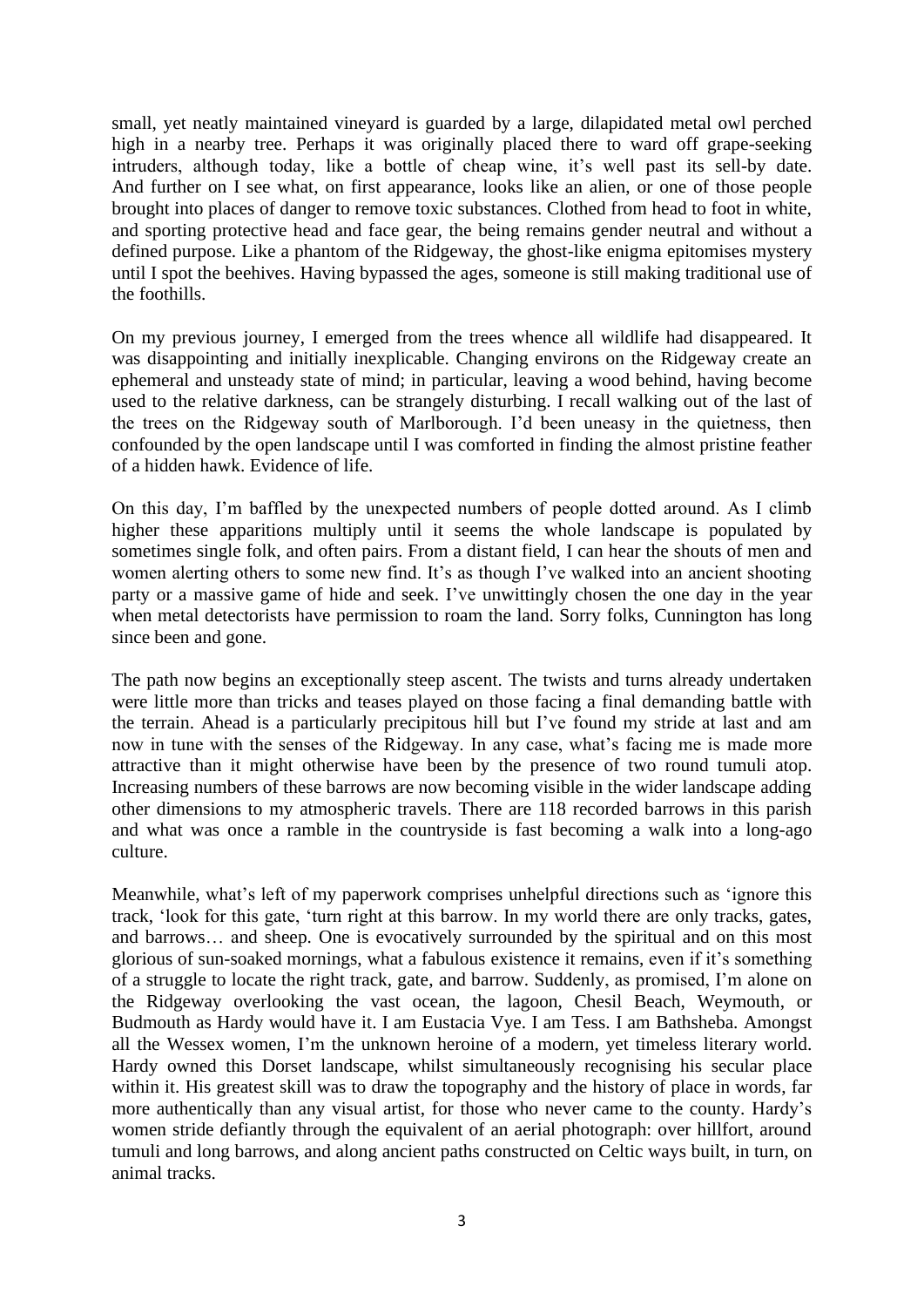'Excuse me, says the man who dares to break my reverie. 'Are you an archaeologist?' I'm holding the gate open for this unexpected and unwanted intruder. That's all. Why does he ascribe this profession to me? Could it be my lime green knitted hat? I've observed that archaeologists on television sometimes wear bold clothing. 'No,' I confess. 'Have you discovered something?' He mutters incomprehensibly. I discern the word 'tumuli' but little else. As I'm about to ascend Bronkham Hill, I graciously share my limited knowledge of this well-known Bronze Age cemetery. I tell him it's the most famous of its type in the world. As far as I know, this is close to a lie, but it does the trick and he's off.

I don't tell him Bronkham Hill is a timeless dream.

Bronkham Hill is a mile long, linear cemetery housing thirty barrows, including those of the ball and bowl varieties. Dating its construction has proven impossible: geologists and archaeologists conclude it to have been built around 1700Bc -10000BC. In the beginning It was the focal point of movement from this world to the next and sited such that nearby inhabitants would be assured of subsequently safe journeys. It's worth reflecting that all our cemeteries are thus placed within sight of life's habitude and that up until the latter part of the last century folk could be reassured of the next transition. Even though people moved from their homelands in the industrial revolution, they continued to identify new sanctuaries. It was only when we began travelling indiscriminately and frequently that our final resting place became detached from our previous history and necessitated far-flung pilgrimages. My father wasn't a believer in either burials or scatterings so I can only visit my mother in my mind. Only when you have nowhere to go does the significance of what is left of others become absolute.

And speaking of what's left, my instruction sheet suggests I explore the cemetery but beware of the shake holes. I don't know what a shake hole is, so I ask a passer-by. This part of the Ridgeway has suddenly become rather busy this fine day, particularly with men in Lycra pushing bicycles. Here's one now: 'excuse-me my good fellow, do you know what a shake hole is?' His face is expressionless. I imagine he's probably up here, far from the madding crowd, with the specific intention of avoiding old women in lime green knitted hats. Helpfully, I read him my instructions and reiterate my anxieties regarding the ground suddenly opening up. Sergeant Troy tells me to wave if I fall down a hole and I will then be assured of rescue. I ask him if he's ever heard of Stevie Smith.

Next, I see a middle-aged couple on their way down Bronkham Hill. I don't really know what middle age looks like anymore although I've more than a fleeting suspicion that I no longer qualify. These two look older than me but not yet in elderly territory. She is striding ahead purposefully with a couple of those tall sticks that are apparently all the rage in Norway. He, meanwhile, is some way behind with a mobile phone clamped to his ear. Why would you bother to climb to the top of the world (where there's unlikely to be any sort of signal) to have a chat on a phone? 'Hope he's not ringing for a pizza', I remark on passing stick woman, who ignores me. As he approaches, I can hear the conversation he's having: 'the lord be with you and with thy spirit. Amen, amen.' What's going on? Has he forgotten he's supposed to be elsewhere and is now conducting a service by phone? Has he come up here to be nearer to his god with whom he's currently communing? It's a surreal experience which I fail to rationalise. Perhaps stick woman was never with him in the first place, having simply overtaken him on a solitary walk.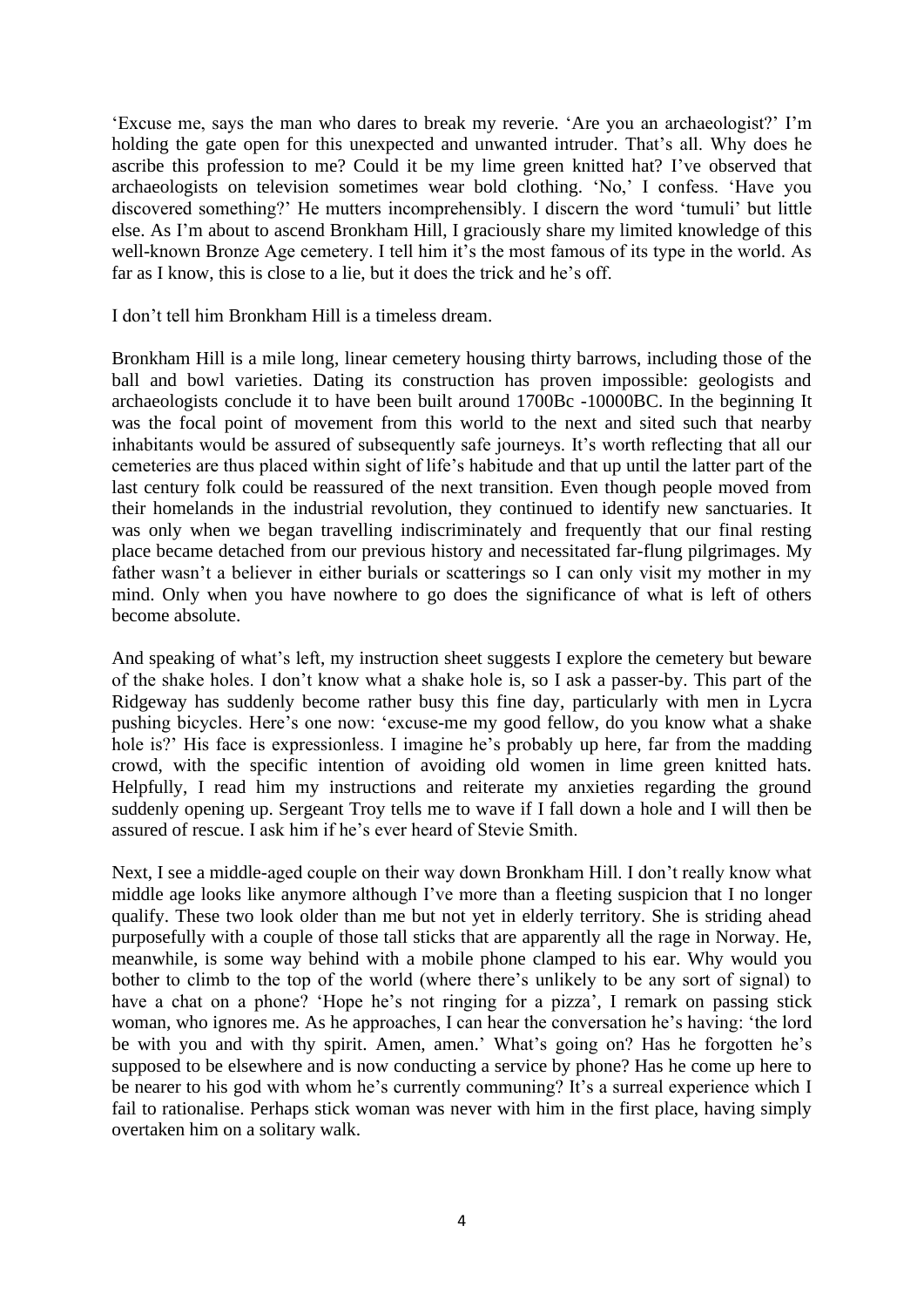I'm perilously near the onset of shake hole country and still no wiser. A final couple of healthy-looking types are close to hand. I accost them politely but without context: 'Any idea what a shake hole looks like?' She immediately, and likewise feeling no need for any kind of framework, launches into total recall of a holiday once spent in North Yorkshire. Just as I'm wondering whether she's about to show me some snaps of this pleasant interlude, they both commence a discourse on the many and varied differences between the swallow holes and sink holes that proliferate in those distant climes. After this, I'm educated on the effects of acidic rainfall on calciferous limestone in the Jurassic. They are clearly in possession of a lifetime subscription to *National Geographic*. 'Don't worry', she titters, 'I'm sure your family will miss you and come looking if you disappear'. My family are dispersed and eclectic; they don't even know where I am. I suspect it would take them some time to notice I'm missing in action.

Shake holes come in all sizes and it might be wise to simply avoid the larger ones. On the other hand, one of the smaller varieties could just as easily cause havoc to a person not looking where they're going by tripping them up and breaking an ankle or two: walking across Bronkham Hill, ignoring the spectacular views and prehistoric tumuli, whilst maintaining an earth-bound gaze might seem the prudent option. However, even this is fraught with danger as shake holes have a propensity to open up new fissures in the ground without warning. For example, in May 2019, reports of a new one hundred feet wide hole hereabouts made the national news thereby illustrating how landscapes designated as prehistoric can still change and evolve unexpectedly. On Bronkham Hill (which sounds like the title of a novel, possibly by Ian McEwan), there are about two hundred grassy pits called Dolines which have formed from sink holes that opened over the centuries. Once, they may well have been considered portals to the underworld. In other parts, the limestone realm has, like the land, evolved to become considerably less esoteric and more prosaically useful to cavers and suchlike seeking a way to who knows where. On this hill there's one deep portal in particular that houses a cave-like entrance. Inside, before the darkness becomes blinding, I can see the agricultural detritus that a local farmer has dumped. No spiritual underworld for him or her, but a handy extra barn.

The land on the ocean side of the barrows is a scrubby affair through which the path wanders indecisively. There is gorse and nettles a-plenty to prick and sting the traveller whose eyes are busy examining history rather than their feet. However, there is heather which will later cloak the ground in regal purple; and pretty pink campion, the avant-garde precursor to a multitude of spring flowers yet to surface. Meanwhile, the summit of the ridge is cropped by a flock of sheep to a neatly preserved garden. These quiet animals expertly side-step the shake holes, thereby maintaining a path for those of us not yet cloven-hoofed.

The path now wanders across a field that in early spring will be carpeted with dandelions. They are a poor, much derided species, often blamed for bed-wetting if one had the temerity to even smell them; pick a dandelion and you could be embarrassingly incapacitated all day and night. Yet, like the rape seed fields that I used to warn my daughter against entering for fear they would enhance her asthma– don't look, don't touch, and don't dare to breathe – they are glorious in the boldness of their colour. Perhaps with the decline of wildflower meadows, we might be a little more generous towards them. Dandelions are one of the very few flowers left to provide natural colour on roadside verges and on concrete-based roundabouts, along with oxeye daisies: one denigrated for its diuretic abilities and the other for its unattractive smell. Today, however, bright red toadstools stand defiantly, apparently proliferating in our